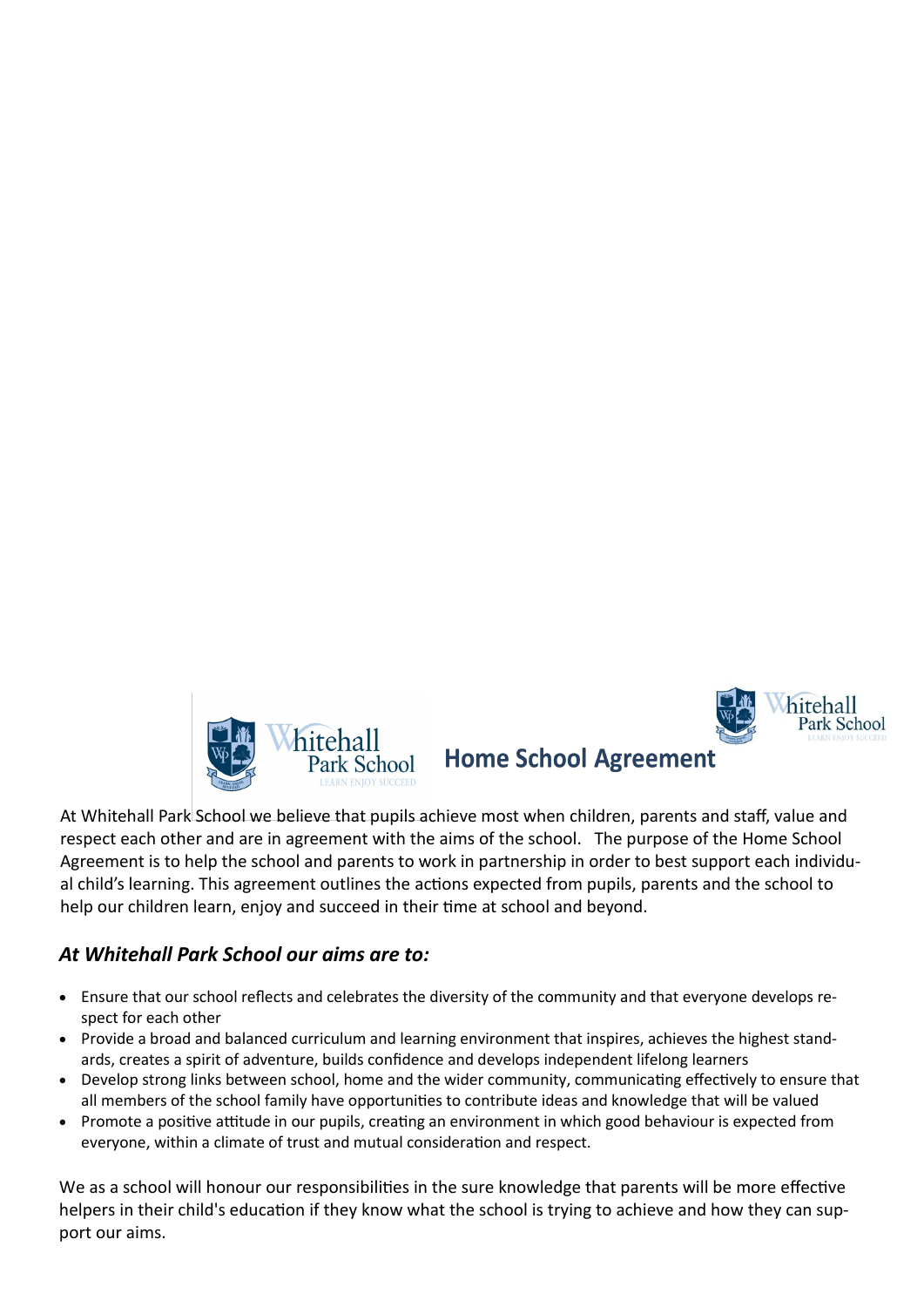# **School Rules**



Our rules apply to all members of our school community and are the fundamental beliefs upon which we base our actions. These rules are displayed prominently around the school so that they can be used for reference whenever appropriate.

### *Our Learning and Behaviour Standards:*

*At Whitehall Park School we respect each other and cooperate together*.

**We practise active listening** So we can learn from one another

**We help and encourage each other** So we can make our school a safe and happy place

**Everyone participates and cooperates** To help everyone to do their very best

**We complete tasks and always try our best** So we can be proud of ourselves, our learning and the progress we make

**We solve our problems and settle our disagreements by talking about them** So we do not hurt each other

**We are honest, tell the truth and are kind to each other** So we can trust and respect each other

**We look after our school and our belongings** So we have a pleasant place to learn

*We treat each other as we would like to be treated.*

# **Acceptance of Home-School Agreement**



I confirm that I have read, understood and agree to follow the terms of the home school agreement.

| <b>Child</b>                                               |       |
|------------------------------------------------------------|-------|
| Signed                                                     | Date  |
| Child's Name                                               | Class |
| <b>Parent/Carer</b><br>Signed                              | Date  |
| Parent's/Carer's Name                                      |       |
| <b>Teacher (on behalf of the school)</b><br>Signed<br>Date |       |
| <b>Teacher's Name</b>                                      |       |

Parent/Carer: Please return this signed sheet to the school to confirm acceptance of the Home-School Agreement. Please keep your copy of the Home-School Agreement for future reference.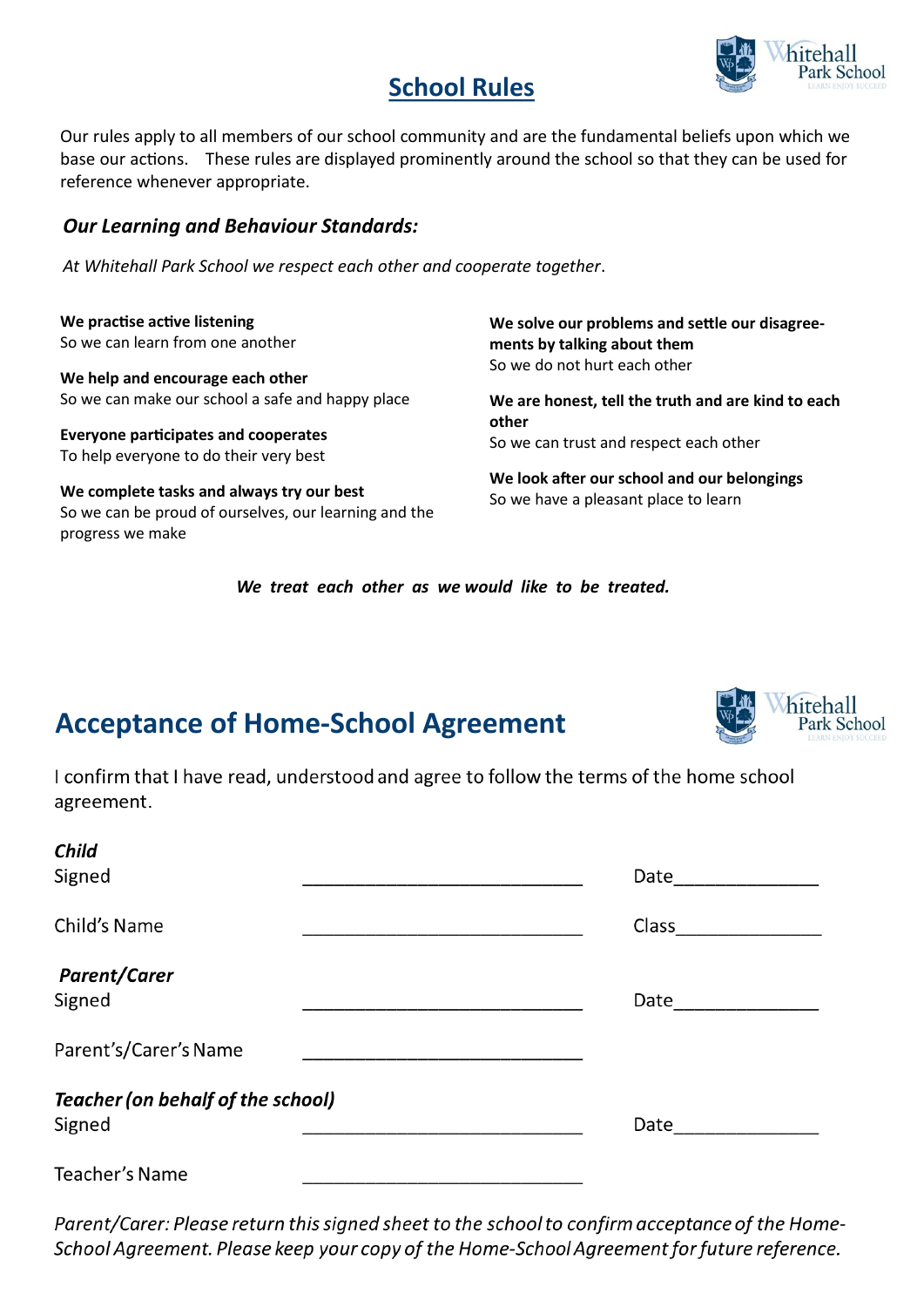

## **Ethos**

#### **As a pupil:**

• I will live by the values of the school

### **Learning**

#### **As a pupil:**

- I will take responsibility for my own learning
- I will participate in class
- I will try my best at school

#### **Parents/Carers will:**

 Understand the values of the school and the ethos of the Trust and reinforce them with your child

#### **Parents/Carers will:**

- Encourage a positive attitude towards my child's education and our school
- Attend parent-teacher meetings to monitor my child's progress
- Ensure my child participates fully in school activities
- Encourage my child to develop resilience and perseverance in their learning
- Use school resources (e.g. learning workshops, school website, communication from the school) to understand how best to support my child's learning

#### **The School will:**

 Ensure that pupils and parents/carers understand the values of the school and the ethos of the Trust

#### **The School will:**

 Be committed to the principle that every child will be able to achieve to the best of his/her ability

hitehall Park School

- Provide a rich, stimulating, secure and safe learning environment in which there is an opportunity for all to achieve success and to develop their full potential.
- Give access to a broad and balanced creative curriculum, helping them acquire the skills they need for the future.
- Ensure that every child is appropriately challenged and/or supported as appropriate
- Encourage children to become independent, resilient learners
- Keep parents/carers and children regularly informed as to children's progress and set realistic targets for improvement
- Welcome parents and carers if they would like to contribute to the school's broader curriculum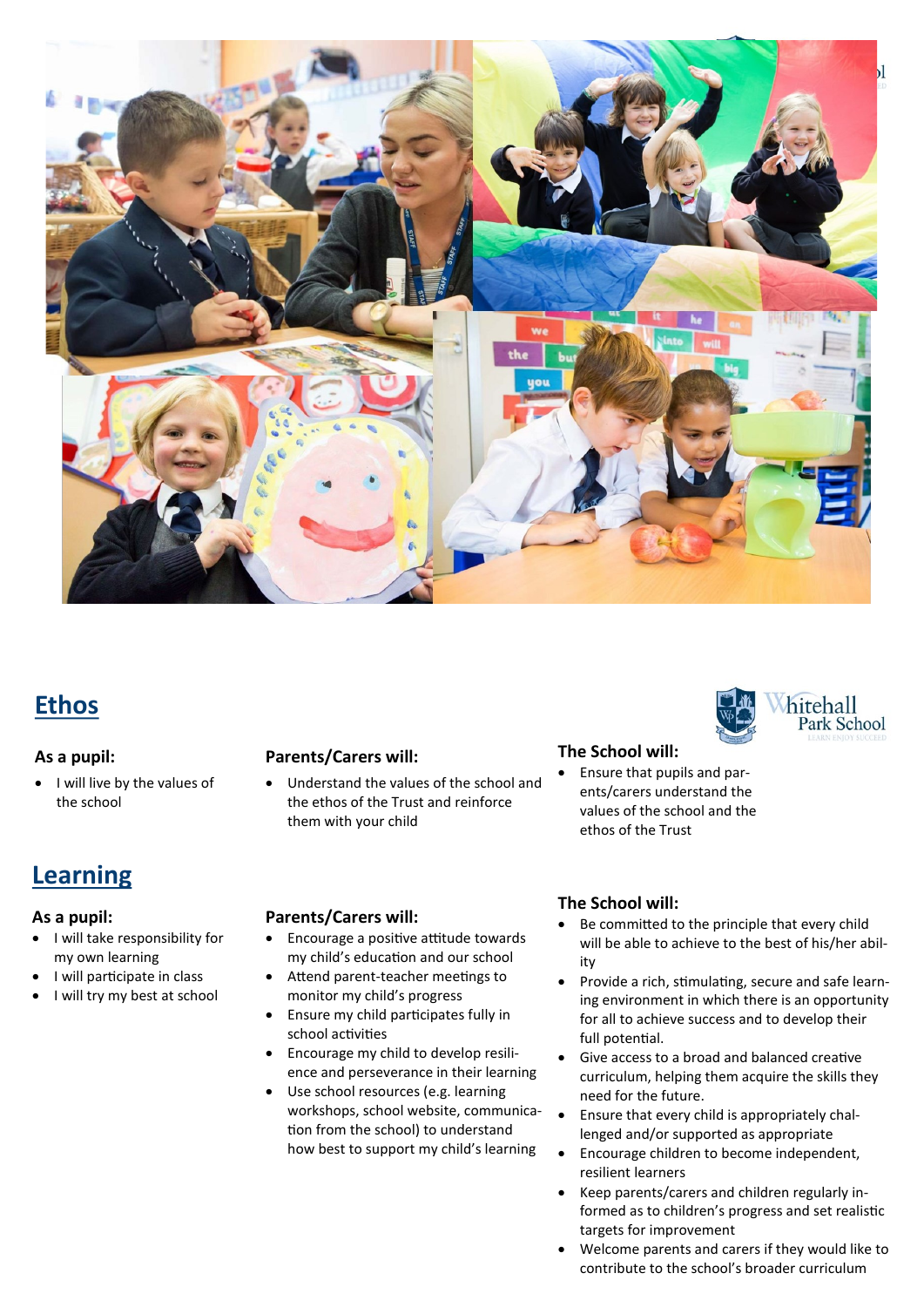# **Home Learning**

#### **As a pupil:**

- I will do my home learning as well as I can
- I will complete my home learning and hand it in on time.
- I will look after any school belongings that I take home and return them to school

#### **Parents/Carers will:**

- Support my child with their home learning and other learning opportunities, always encouraging them to do their best
- Provide a suitable environment for children to complete their home learning
- Provide opportunities for my child to read daily and complete their reading record
- Ensure that home learning is completed on time
- Ensure that school property is looked after when at home and return them to school

#### **The School will:**

- Set appropriate home learning for all children
- Provide parents/carers with sufficient information to enable them to support their children with home learning
- Ensure that high priority is placed on children sharing their home learning at school during dedicated home learning time

## **Responsibility, Equality and Fairness**

#### **As a pupil:**

- I will take responsibility for making the right choices
- I will treat all children fairly and respect differences in our school community
- I will work to understand why some children find it more difficult to behave, learn, or respond in the same way as I do

#### **Parents/Carers will:**

- Encourage my child to be independent
- Encourage my child to take responsibility for their belongings

#### **The School will:**

- Ensure equality of opportunity for everyone
- Treat all members of the school community equally and without favouritism
- Provide guidance and support to all children to help them understand and learn to interact with children who find it difficult to behave or that respond differently.

## **Attendance**

#### **As a pupil:**

- I will attend school regularly and be on time
- I will be helpful in the mornings to help ensure my parent/ carers can bring me to school on time

#### **Parents/Carers will:**

- Make sure my child attends regularly, on time, properly rested (and fed), properly equipped and wearing full school uniform
- Collect my child on time from all school activities and promptly leave the school grounds
- Ensure that your collection list is up to date so that you do not need to contact school about daily collections (e.g. for play dates)
- Attend as many of the school's activities, events and learning workshops as possible
- Promptly notify the school on the first day of my child's absence and each day thereafter
- Ensure three sets of contact details and medical requirements are kept up to date.
- Keep medical appointments during school hours to a minimum and book them during the school holidays whenever possible
- Avoid taking holidays during term time and resist encouraging your child to not tell the truth about why they were absent from school
- Be supportive of the school's procedures for ensuring good attendance
- Attend any meeting at the school which you are specifically requested to attend (e.g. related to absence or behaviour)



#### **The School will:**

- Keep accurate records of attendance and punctuality
- Keep parents informed of any attendance concerns
- Address problems of persistent absence and lateness to ensure that it does not negatively impact any pupils' learning